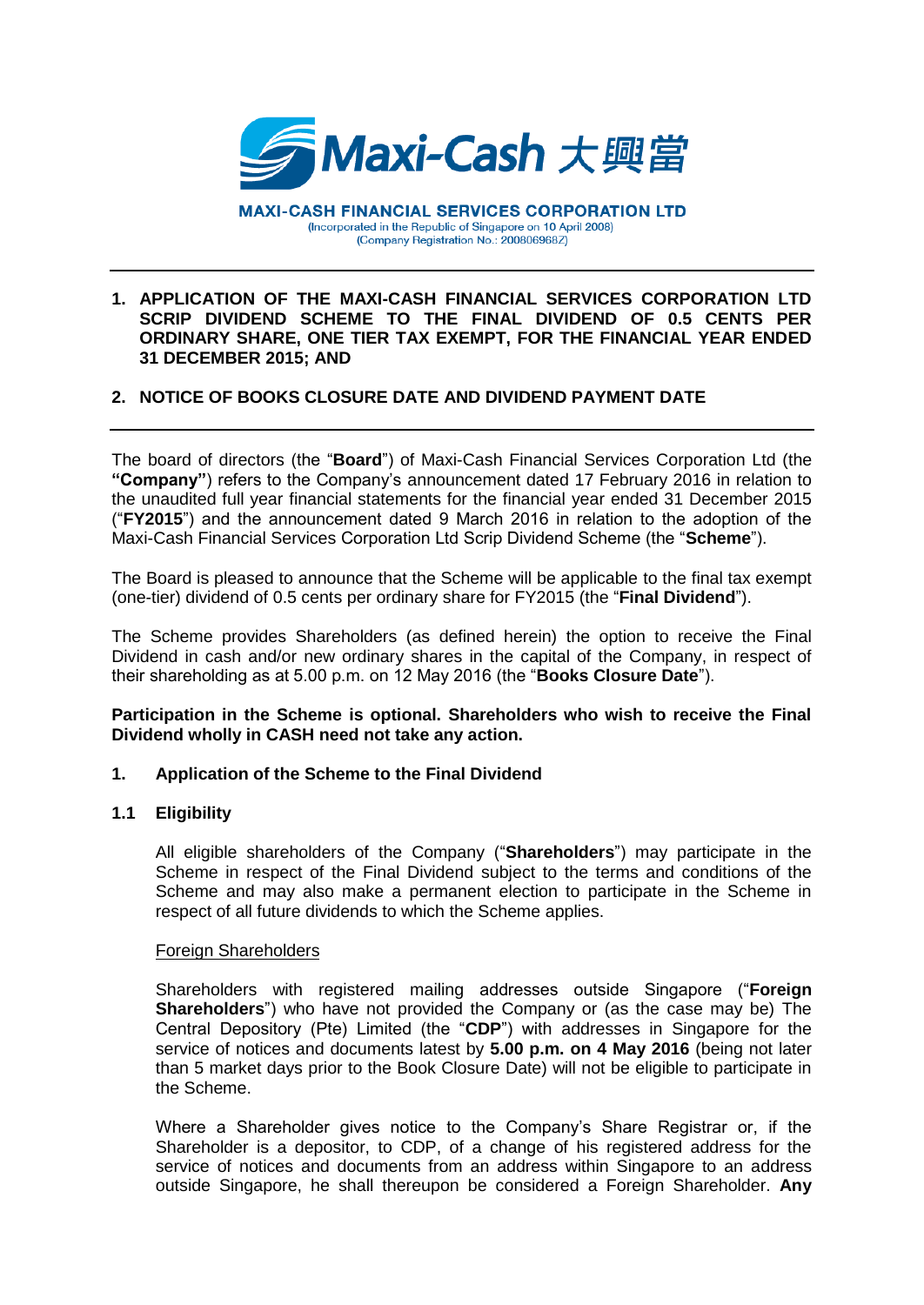**permanent election given by him/her shall be deemed to have been cancelled if his registered address as at Books Closure Date is outside Singapore.**

**Foreign Shareholders who wish to be eligible to participate in the Scheme should provide an address in Singapore for the service of notices and documents by notifying the Company at the address of its Share Registrar, B.A.C.S. Private Limited, 8 Robinson Road #03-00 ASO Building Singapore 048544, (or such other address as may be announced by the Company from time to time) or, if the Foreign Shareholder is a Depositor, to CDP at 9 North Buona Vista Drive, #01-19/20, The Metropolis, Singapore 138588 not later than 5.00 p.m. on 4 May 2016.** 

A Shareholder's participation in the Scheme is subject to the requirement that it will not result in a breach by the Shareholder of any restriction on such Shareholder's holding of Shares which may be imposed by any statue, law or regulation in force in Singapore or any other relevant jurisdiction, or by the Constitution of the Company.

## **1.2 Election Notices**

A notice of election will be dispatched to eligible Shareholders ("**Notice of Election**") as soon as practicable after the Books Closure Date and the determination of the issue price of new ordinary shares that may be issued, credited as full paid, pursuant to the Scheme (the "**New Shares**") in accordance with the terms and conditions of the Scheme ("**Issue Price**").

Eligible Shareholders may elect to participate in the Scheme in respect of all or part only of their holding of Shares or to make a permanent election to participate in respect of all (and not part only) of their holding of Shares. **Permanent election is NOT available to any Shareholder who elects to receive Shares in respect of part only of his holding of Shares.** The available options will be stated in the Election Notices.

Shareholders who elect to receive New Shares in lieu of the cash amount of the Final Dividend may receive such New Shares in odd lots. Fractional entitlements to the New Shares shall be rounded down to the nearest whole number or otherwise dealt with in such manner as the Directors may deem fit in the interest of the Company and as may be acceptable to the Singapore Exchange Securities Trading Limited.

Shareholders who have not received their Notices of Election or Scrip Dividend Entitlement Advices by 31 May 2016 should notify the Company's Share Registrar or CDP as the case may be.

## **Shareholders who wish to receive the Final Dividend in cash need not take any action.**

#### **1.3 Take-over Code**

The attention of Shareholders is drawn to Rule 14 of the Singapore Code on Takeovers and Mergers. In particular, a Shareholder should note that he/she may be under an obligation to extend a mandatory offer for the Company, if:

(i) he acquires, by participating in the Scheme in relation to any dividend to which the Scheme applies, whether by a series of transactions over a period of time or otherwise. Shares which (taken together with Shares held or acquired by him/her or persons acting in concert with him) carry 30% or more of the voting rights of the Company; or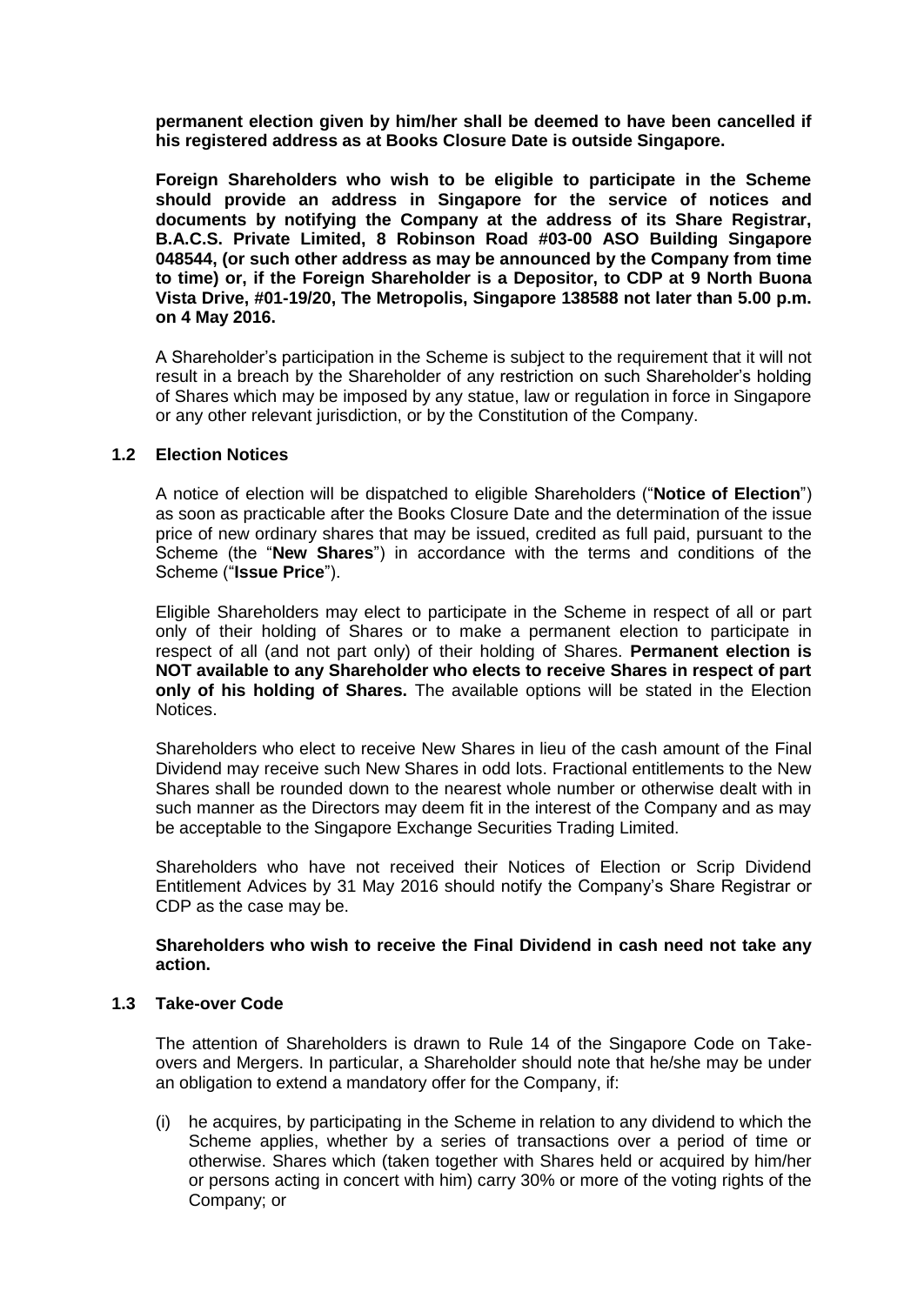(ii) he, together with persons acting in concert with him, holds not less than 30% but not more than 50% of the voting rights of the Company, and he or any person acting in concert with him, acquires in any period of six (6) months additional Shares carrying more than 1% of the voting rights of the Company by participating in the Scheme in relation to any dividend to which the Scheme applies or otherwise.

## **1.4 Issue Price**

For the purpose of the application of the Scheme to the Final Dividend, the Issue Price will be determined in accordance with the terms and conditions of the Scheme. The Company will announce the Issue Price after the Books Closure Date.

# **2. NOTICE OF BOOKS CLOSURE DATE AND DIVIDEND PAYMENT DATE**

**NOTICE IS HEREBY GIVEN** that the Share Transfer Books and Register of Members of the Company will be closed from **5.00 p.m. on 12 May 2016** for the purpose of determining Shareholders' entitlements to the Final Dividend to be paid on the Dividend Payment Date (as defined herein).

Duly completed and stamped registrable transfers received by the Company's Share Registrar, B.A.C.S. Private Limited, 8 Robinson Road #03-00 ASO Building Singapore 048544 up to 5.00 p.m. on 12 May 2016 will be registered to determine Shareholders' entitlements to the Final Dividend. Shareholders whose securities accounts with CDP are credited with shares as at 5.00 p.m. on 12 May 2016 will be entitled to the Final Dividend.

The proposed Final Dividend, if approved by Shareholders at the forthcoming Annual General Meeting, will be paid on 27 June 2016 (the "**Dividend Payment Date**"), which will also be the date on which the fully paid New Shares will be allotted and issued. Such New Shares will be listed on the SGX-ST on the market day following the Dividend Payment Date.

By Order of the Board

Lim Swee Ann Company Secretary 18 March 2016

*This announcement has been prepared by the Company and its contents have been reviewed by the Company's sponsor (the "Sponsor"), Canaccord Genuity Singapore Pte. Ltd., for compliance with the relevant rules of the Singapore Exchange Securities Trading Limited (the "SGX-ST"). The Sponsor has not independently verified the contents of this announcement.*

*This announcement has not been examined or approved by the SGX-ST and the SGX-ST assumes no responsibility for the contents of this announcement, including the correctness of any of the statements or opinions made, or reports contained in this announcement.*